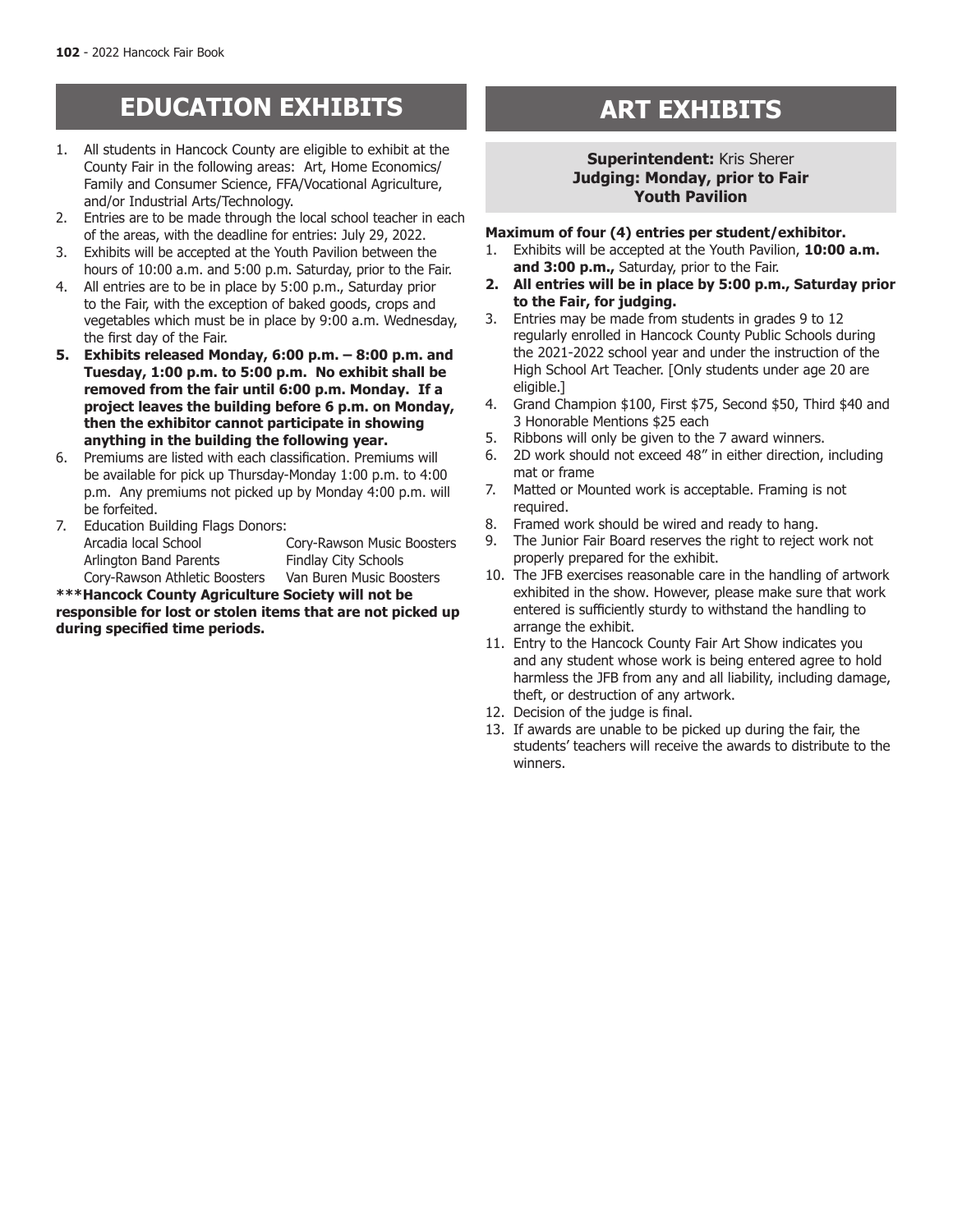# **BAKING, CANNING & CANDY AGRICULTURAL EDUCATION**

This department consists of exhibits by members of High School Agricultural Education Classes in the Hancock County High Schools representing work done in the various departments during the last school year. After graduation, payment of dues and continuation of membership in FFA is necessary for eligibility.

# **FFA GRAIN & VEGETABLE**

**Superintendents:** Beth James & Jerry Boes **Judging: Wednesday - 9:00 a.m. Youth Pavilion**

# **Maximum five (5) entries per exhibitor, one (1) entry per class.**

- 1. Exhibits will be accepted at the Youth Pavilion between the hours of 10:00 a.m. and 5:00 p.m., Saturday, prior to the Fair.
- 2. **All entries are to be in place by 5:00 p.m., Saturday prior to the Fair, with the exception of crops and vegetables, which must be in place by 9:00 a.m., Wednesday, the first day of the Fair. If a project leaves the building before the scheduled time, then the exhibitor cannot participate in showing anything in the building the following year.**
- 3. Grain Show and Vegetable Show entries received Tuesday, prior to the Fair, 4:00 p.m. to 6:00 p.m., and Wednesday, 8:00 a.m. to 9:00 a.m.
- 4. Unworthy entries will not be graded by Judge.
- 5. Decision of the judge is final.
- 6. Best of class will be awarded in each class if deemed worthy by judge.

**Premiums: A - \$5.00, B - \$4.00, C - \$3.00.**

# **Corn**

An entry shall consist of six (6) ears of corn tied in a pyramid and placed on a plate, identified as to variety. Best of show will be rewarded if deemed worthy by judge.

# **Class Description**

- 01 Hybrid Corn
- 02 Sweet Corn
- 03 Popcorn

# **Tallest Corn Stalk**

1 stalk with roots attached and washed off. Best of show will be rewarded if deemed worthy by judge.

# **Class Description**

**Tallest Corn Stalk** 

# **Soybeans**

An entry shall consist of 6 plants with the roots washed and tied for display and identified as to the variety. Best of show will be rewarded if deemed worthy by judge.

05 Soybeans

# **Grains**

An entry shall consist of one (1) quart of grain harvested during the summer of the current year and labeled as to variety. Best of show will be rewarded if deemed worthy by judge.

# **Class Description**

- 06 Wheat
- 07 Oats<br>08 Othe
- Other Grains such as barley, rye, hops, etc.

# **Hay**

An entry shall consist of 1 flake or slice approximately 4 inches thick and will be placed in the containers in the building. Best of show will be rewarded if deemed worthy by judge.

## **Class Description**

- 09 Alfalfa Hay<br>10 Mixed Hay
- Mixed Hay

# **Horticulture**

Best of show will be rewarded if deemed worthy by judge.

# **Class Description**

- 11 Fruit Crops five specimens and labeled as to the variety; the exhibitor is entitled to more than one (1) entry in this class.
- 12 Sunflowers head only
- 13 Potted Ornamental or Herb Plants<br>14 Ornamental Hanging Baskets
- Ornamental Hanging Baskets
- 15 Floriculture dried or cut flower arrangements for display
- 16 Other Horticulture items such as grapes, honey or strawberries may be displayed in the preserved form in a jar; the exhibitor is entitled to more than one (1) entry in this class.

# **Vegetables**

An exhibit shall consist of three (3) different vegetables exhibited on one plate and will not be duplicated in another class. Best of show will be rewarded if deemed worthy by judge.

# **Class Description**

17 3 Vegetables

# **Vegetable Crops**

An entry shall consist of five (5) vegetables on a plate except (for pumpkin, Zucchini, or melon projects, just 1 item is required to be displayed). The exhibitor is entitled to more than one (1) entry in Class 23. These items will show best if brought in on Wednesday morning of the fair. Best of show will be rewarded if deemed worthy by judge.

# **Class Description**

- 18 Tomatoes
- 19 Onions
- 20 Potatoes
- 21 Pickles
- 22 Pumpkins<br>23 Other Vea
- 23 Other Vegetables<br>24 Zucchini
- **Zucchini**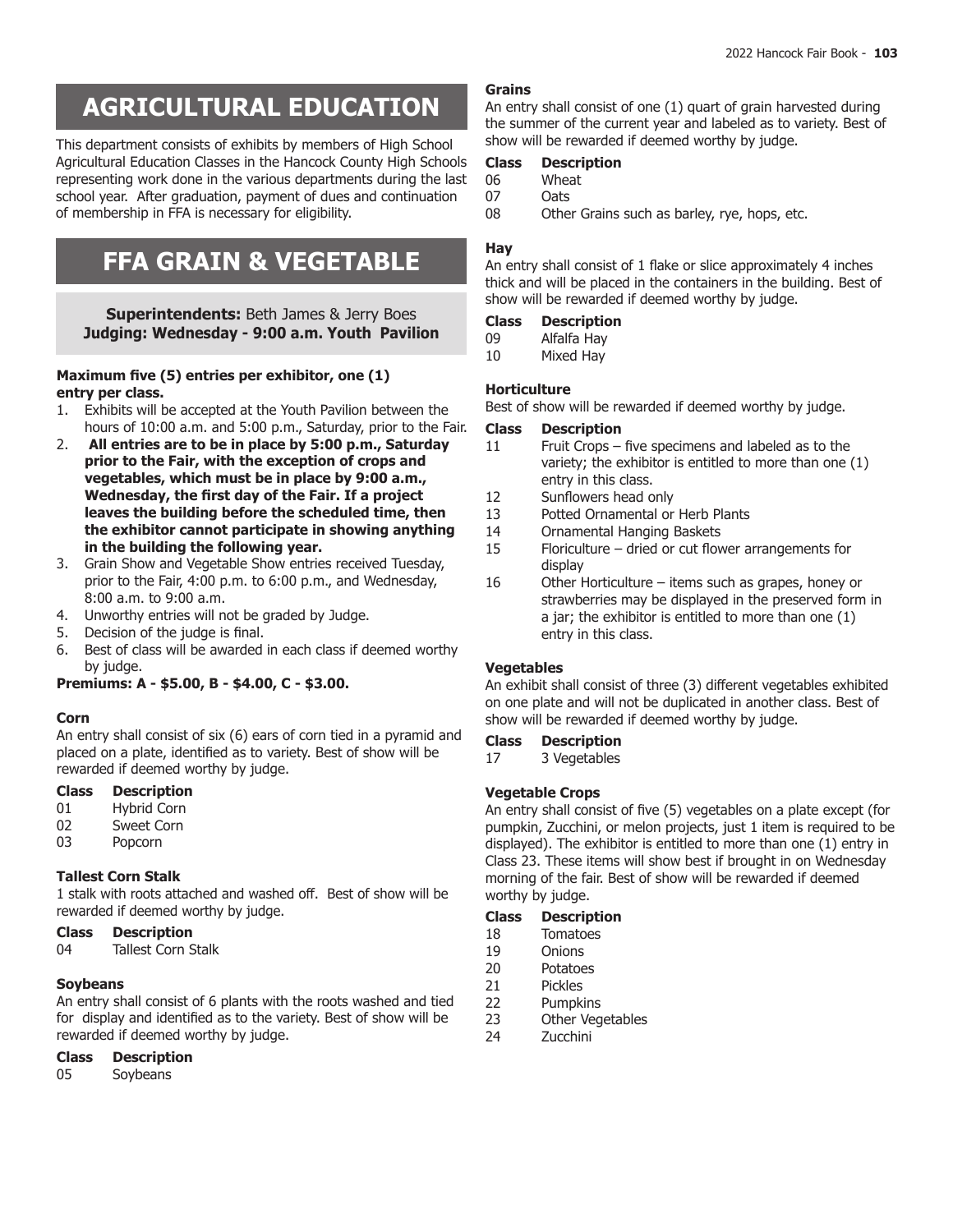# **AGRICULTURAL ENGINEERING**

# **Judging: Monday, prior to Fair in the Youth Pavilion**

#### **Maximum of three (3) entries per exhibitor.**

- 1. Exhibits will be accepted at the Youth Pavilion between the hours of **10:00 a.m. and 5:00 p.m.,** Saturday, prior to the Fair.
- **2. All entries are to be in place by 5:00 p.m., Saturday, prior to the Fair, with the exception of crops and vegetables which must be in place by 9:00 a.m., Wednesday, the first day of the Fair.**
- 3. Unworthy entries will not be graded by Judge.
- 4. Decision of the judge is final.
- 5. Entries are to be made from Agriculture Mechanics Shop projects constructed during the 2021-2022 school year under the instruction of the Agricultural Education Teacher. No kits to be exhibited for judging.
- 6. All shop projects will be judged on the following basis: WORKMANSHIP 75 pts. DIFFICULTY OF CONSTRUCTION 15 pts. MATERIALS AND FINISH 10 pts.
- 7. Each entry shall be labeled to show the name of the article, the student's name, school, and class number.
- 8. Unworthy entries of poor construction and/or finish will not be placed on display.
- 9. Premiums listed with each classification.
- 10. An Award will be given to each 'Best of Class' as the judge deems worthy.
- 11. 'Grand Champion' over-all will be awarded if deem worthy by judge.

**When entering concrete, electrical, wood, metal or combination projects please make sure and note the project type after each class.**

| <b>Description</b> | A    | в    | C    |
|--------------------|------|------|------|
| \$5.00             | \$3  | \$2  | \$1  |
| $$5.01 - $15.00$   | \$4  | \$3  | \$2  |
| $$15.01 - $25.00$  | \$5  | \$4  | \$3  |
| $$25.01 - $50.00$  | \$8  | \$6  | \$4  |
| $$50.01 - $100.00$ | \$10 | \$7  | \$5  |
| over \$100.00      | \$15 | \$12 | \$10 |
|                    |      |      |      |

# **Project Choices**

**Hydraulics**– with materials cost up to . . . or similar in difficulty **String Art**– with materials cost up to . . . or similar in difficulty **Concrete Projects** – with materials cost up to . . . or similar in difficulty **Electrical Projects** – with materials cost up to . . . or similar in difficulty **Wood Projects –** with materials cost up to . . . or similar in difficulty **Metal Projects –** with materials cost up to . . . or similar in difficulty **Plumbing -** with materials cost up to . . . or similar in difficulty **Combination Projects** – Any combination of concrete, electrical, metal, and wood w/materials cost up to . . . or similar in difficulty

# **AGRI-EXHIBITS**

- 01 Farm Tractor/Implement Reconditioning- Exhibit descriptive paragraph of all the work and include before/after pictures [minimum of six (6) pictures]. A - \$15 B - \$12 C - \$10
- 02 Building Repair or Construction- Exhibit descriptive paragraph of all the work and include before/after pictures [minimum of six (6) pictures]. A - \$15 B - \$12 C - \$10
- 03 Skillboards -Exhibit includes welding, oxy-acetylene, plumbing, electrical, tool-fitting, etc. A - \$3 B - \$2 C - \$1
- 04 SAE Agri-Business-Exhibit descriptive paragraph under process and/or skills [minimum of six (6) pictures]. A - \$4 B - \$3 C - \$1

# **Industrial Arts/Technology Superintendent:** Gregg Feller **Judging: Monday, prior to Fair i n the Youth Pavilion**

# **Maximum of three (3) entries per student/exhibitor.**

- 1. Exhibits will be accepted at the Youth Pavilion between the hours of 10:00 a.m. and 5:00 p.m., Saturday, prior to the fair.
- 2. All entries are to be in place by 5:00 p.m., Saturday, prior to the fair.
- 3. Entries are to be made from Shop projects constructed during the 2021-2022 school year under the instruction of the Industrial Arts/Technology Teacher. No kits to be exhibited for judging.
- 4. It is suggested that a copy of the plans be available for your project for judging.
- 5. Unworthy entries of poor construction and/or finish will not be placed on display.
- 6. Decision of the judge is final.
- 7. Premiums listed with each classification.
- 8. An Award will be given to each 'Best of Class' as the judge deems worthy.
- 9. 'Grand Champion' over-all will be awarded as the judge deems worthy.
- 10. Exhibits released Monday, 6:00 p.m. to 8:00 p.m. and Tuesday, 1:00 p.m. to 5:00 p.m. No exhibit shall be removed from the fair before 6:00 p.m. Monday.

# **Woodworking**

w/materials cost up to . . . or similar in difficulty:

| <b>Class Description</b> | A    | в    | C    |
|--------------------------|------|------|------|
| 01 \$5.00                | \$3  | \$2  | \$1  |
| 02 \$5.01 - \$15.00      | \$4  | \$3  | \$2  |
| 03 \$15.01 - \$25.00     | \$5  | \$4  | \$3  |
| 04 \$25.01 - \$50.00     | \$8  | \$6  | \$4  |
| 05 \$50.01 - \$100.00    | \$10 | \$7  | \$5  |
| 06 over \$100.00         | \$15 | \$12 | \$10 |
|                          |      |      |      |

# **Metal Work**

Sheet metal, metal, machine tool, ornamental iron, forging and heating, treating, foundry, welding, other w/materials cost up to . . . or similar in difficulty

|  | <b>Class Description</b> | A    | в    | С    |
|--|--------------------------|------|------|------|
|  | 01 \$5.00                | \$3  | \$2  | \$1  |
|  | 02 \$5.01 - \$15.00      | \$4  | \$3  | \$2  |
|  | 03 \$15.01 - \$25.00     | \$5  | \$4  | \$3  |
|  | 04 \$25.01 - \$50.00     | \$8  | \$6  | \$4  |
|  | 05 \$50.01 - \$100.00    | \$10 | \$7  | \$5  |
|  | 06 over \$100.00         | \$15 | \$12 | \$10 |

# **All Other Drafting**

| 01 -                       | <b>Class Description A B C</b><br>Drafting | $$3$ \$2 \$1          | <b>Graphic Arts</b><br>Printing, Phote                |
|----------------------------|--------------------------------------------|-----------------------|-------------------------------------------------------|
| <b>Electricity</b><br>02 - | <b>Class Description</b><br>Electricity    | A B C<br>$$3$ \$2 \$1 | Silkscreen and<br><b>Class Descri</b><br>Graphi<br>04 |

# **Industrial Crafts**

Plastics, ceramics, leather, jewelry, textiles, other.

**Class Description A B C**

03 Industrial Crafts \$3 \$2 \$1

|                       | Graphic Arts             |  |              |  |  |
|-----------------------|--------------------------|--|--------------|--|--|
|                       | Printing, Photography,   |  |              |  |  |
| Silkscreen and other. |                          |  |              |  |  |
|                       | <b>Class Description</b> |  | A B C        |  |  |
| 04 —                  | Graphic Arts             |  | $$3$ \$2 \$1 |  |  |

# **Architecture**

**Class Description A B C** 05 Architecture \$3 \$2 \$1 \*note that any items displayed with your entry will be considered a part of the entry\*